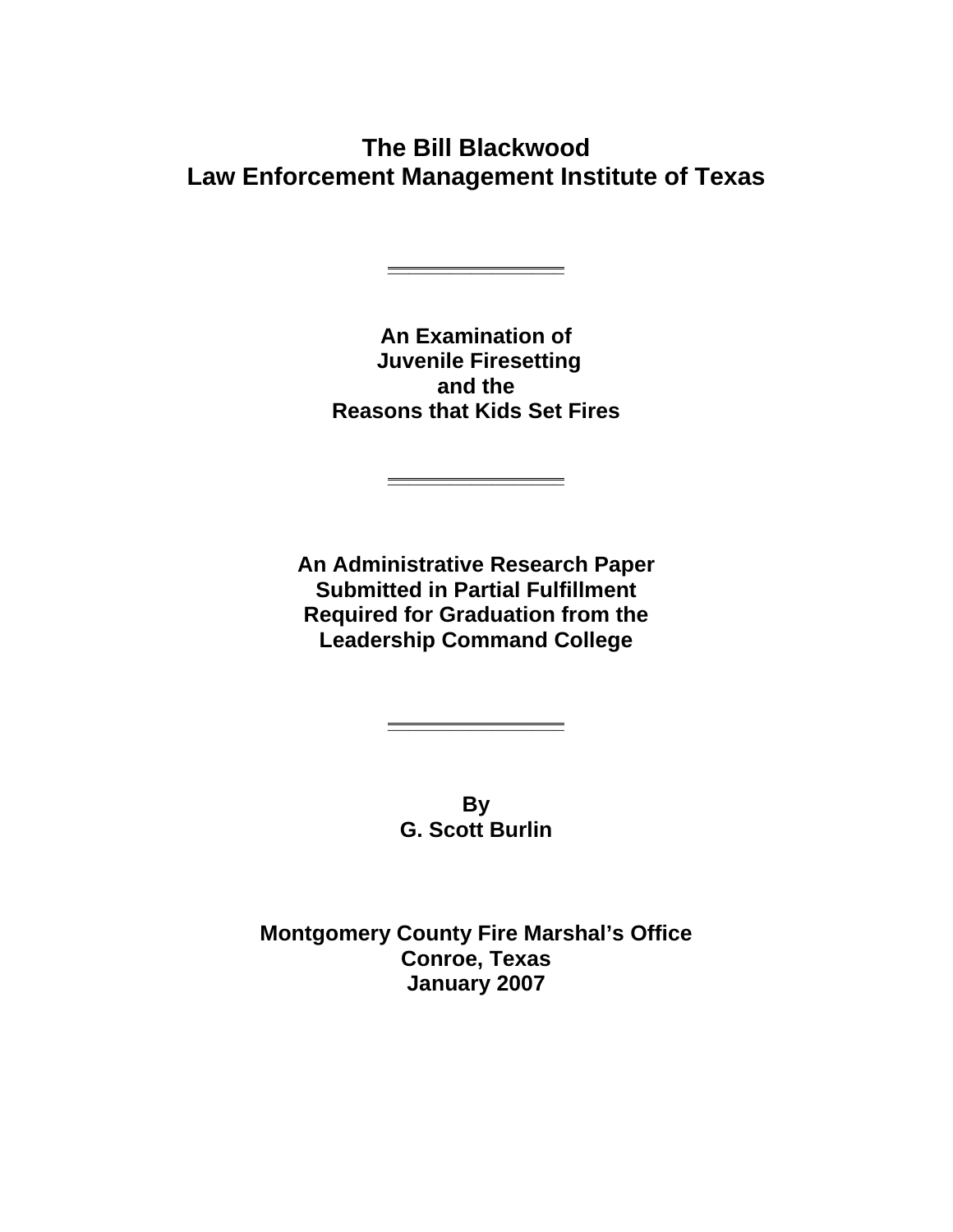### **ABSTRACT**

The purpose of this research paper is to examine why kids set fires and what the causes of juvenile firesetting can be attributed to. For eleven straight years juveniles age 18 and under, have consistently accounted for approximately 50% or more of all arrests made nationwide for the crime of arson. Arson has the highest rate of juvenile involvement of any crime tracked by the Federal Bureau of Investigations. A questionnaire was presented to 20 juvenile male fire setters at the Cornell Abraxas Youth Fire Setter Program in South Mountain, Pennsylvania. This secure 36-bed treatment center houses juvenile males (ages 12 to 18) who all have serious firesetting histories. Most of these kids are sexual offenders as well. The data collected and analyzed demonstrates that these juveniles started setting fires as young as 1 ½ years old. With 11 of the twenty kids (55%) implying that their firesetting activity began before age ten, this clearly shows that these firesetting behaviors began at a very young age. More than one youth admitted to setting as many as 500 fires or more. Anger was the primary reason given for their fire setting behavior. Most came from a broken home. There have been four categories of juvenile firesetter identified. These four categories are curiosity firesetter, crisis firesetter, juvenile delinquent firesetter, and pathological or mentally disturbed firesetter. These juveniles can be further classified as little risk, some risk or definite risk for future fire setting behaviors. In conclusion, early identification of and intervention with these at-risk fire setting youth is necessary in order to break this difficult pattern of sometimes deadly fire setting behavior. This is the first step to treatment and recovery from this destructive and deadly behavior.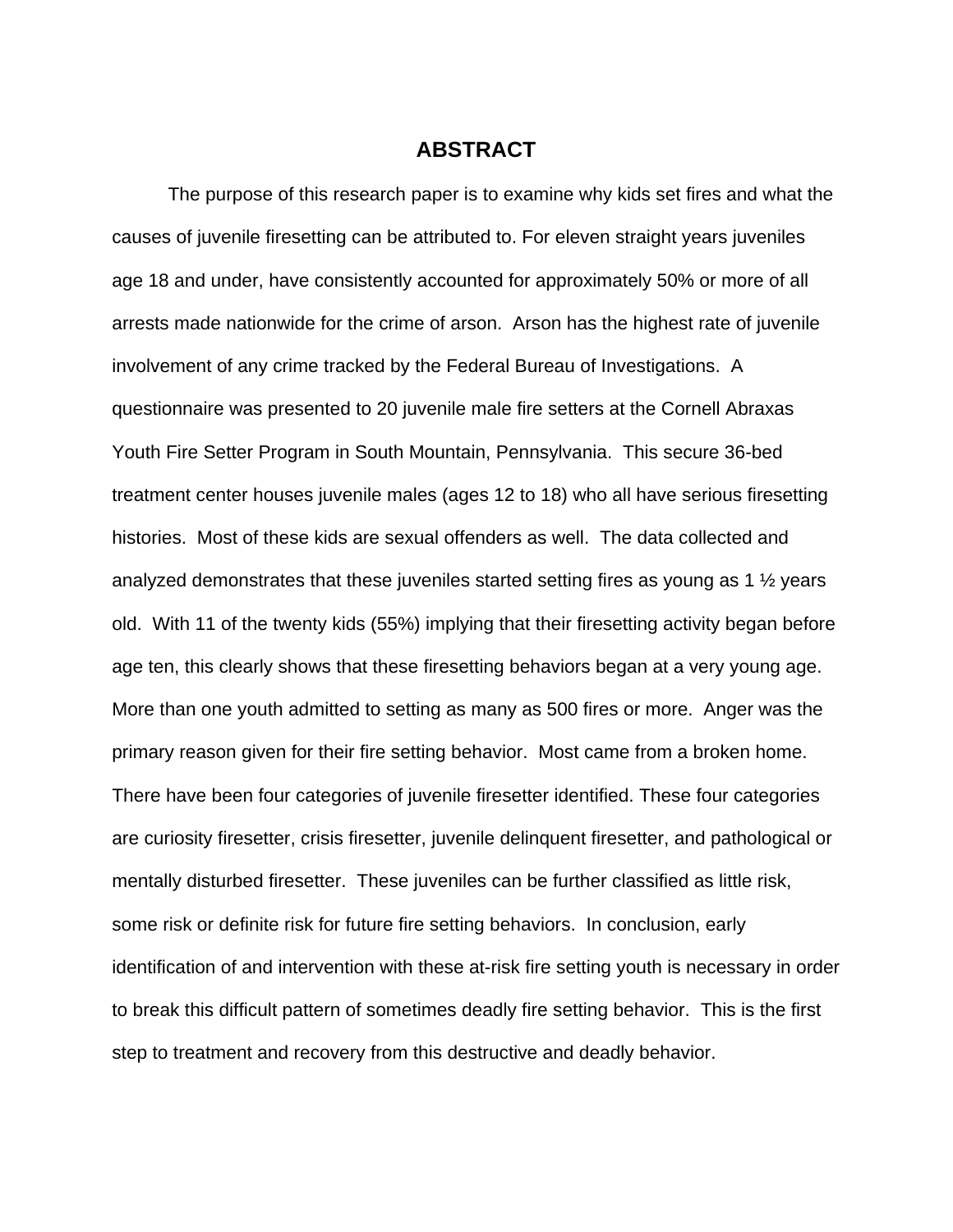# **TABLE OF CONTENTS**

# Abstract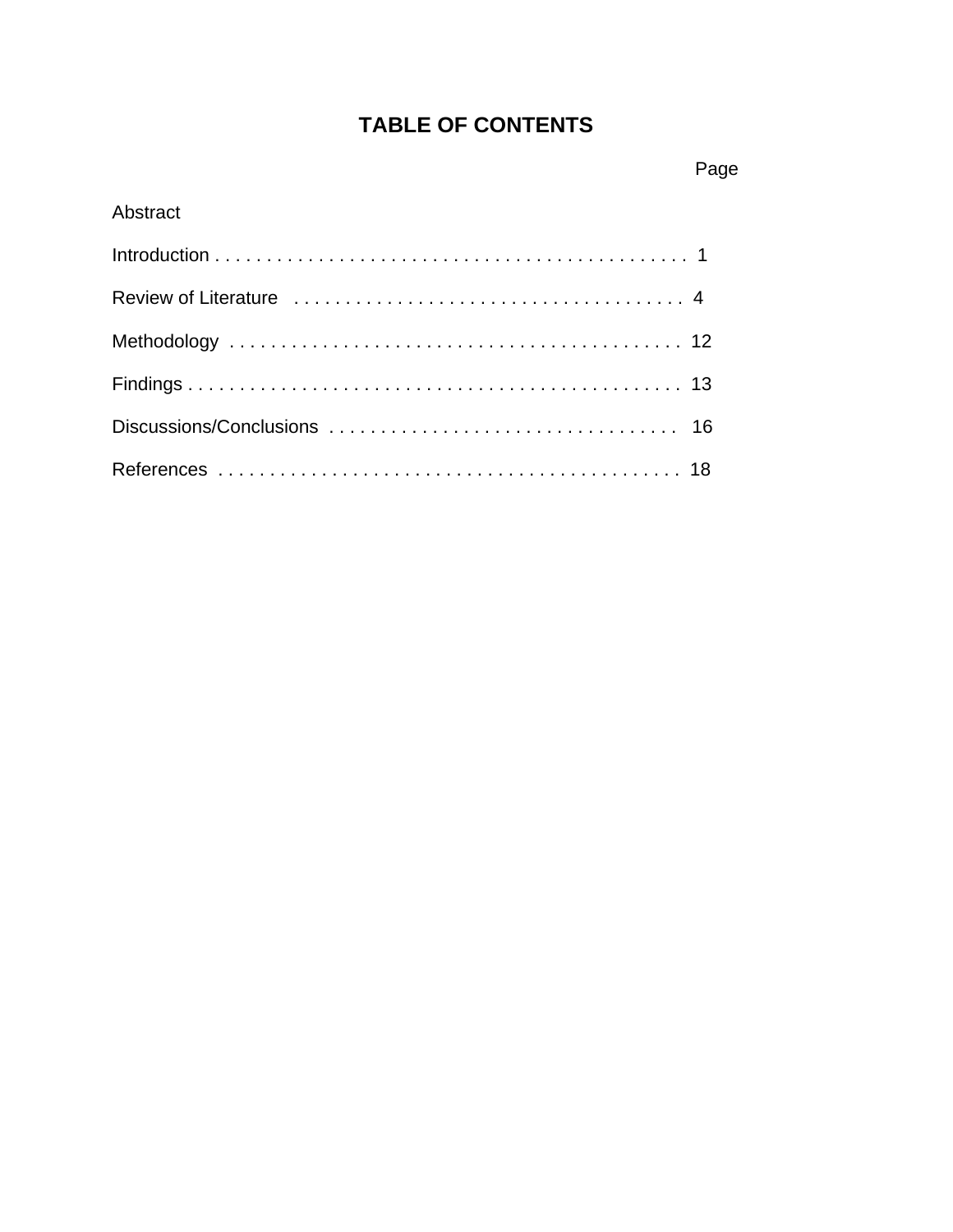## **INTRODUCTION**

 America is burning and too often it is our children who are doing the burning. The phenomenon of kids setting fires is taking a devastating toll all across the country. These fires maim and kill without discretion, with the largest death toll being that of young children. The purpose of this research paper is to examine why kids set fires and what the causes of juvenile fire setting can be attributed to. It is important to consider what compels a kid to set fire to a six story apartment building with families living there, a school building or church, the corner grocery store, or even the very homes they live in.

 The following real case that was investigated by this author is as follows: Stephen M., a 12-year-old boy, awoke one night to find an unknown intruder downstairs. Stephen watched from the top of the stairway as the intruder set fire to the family living room downstairs. Stephen then watched as the arsonist left out of the front door and vanished into the night. As the flames grew downstairs, Stephen awakened his mother and two younger siblings who were asleep upstairs. He led his family down the stairs, past the now burning living room to safety out the front door. He was instantly praised as the hero of the day for saving his family from the fire. The dark clothed intruder/arsonist had vanished in the night.

After examining the fire scene, this investigator and others quickly determined that Stephen's story had some problems. After a Judge read his Juvenile Magistrates Warning, arson investigators questioned Stephen. After a lengthy interrogation in the Judges courtroom, and while his parents waited in the lobby, Stephen confessed to pouring gasoline throughout the downstairs and setting the fire in his living room after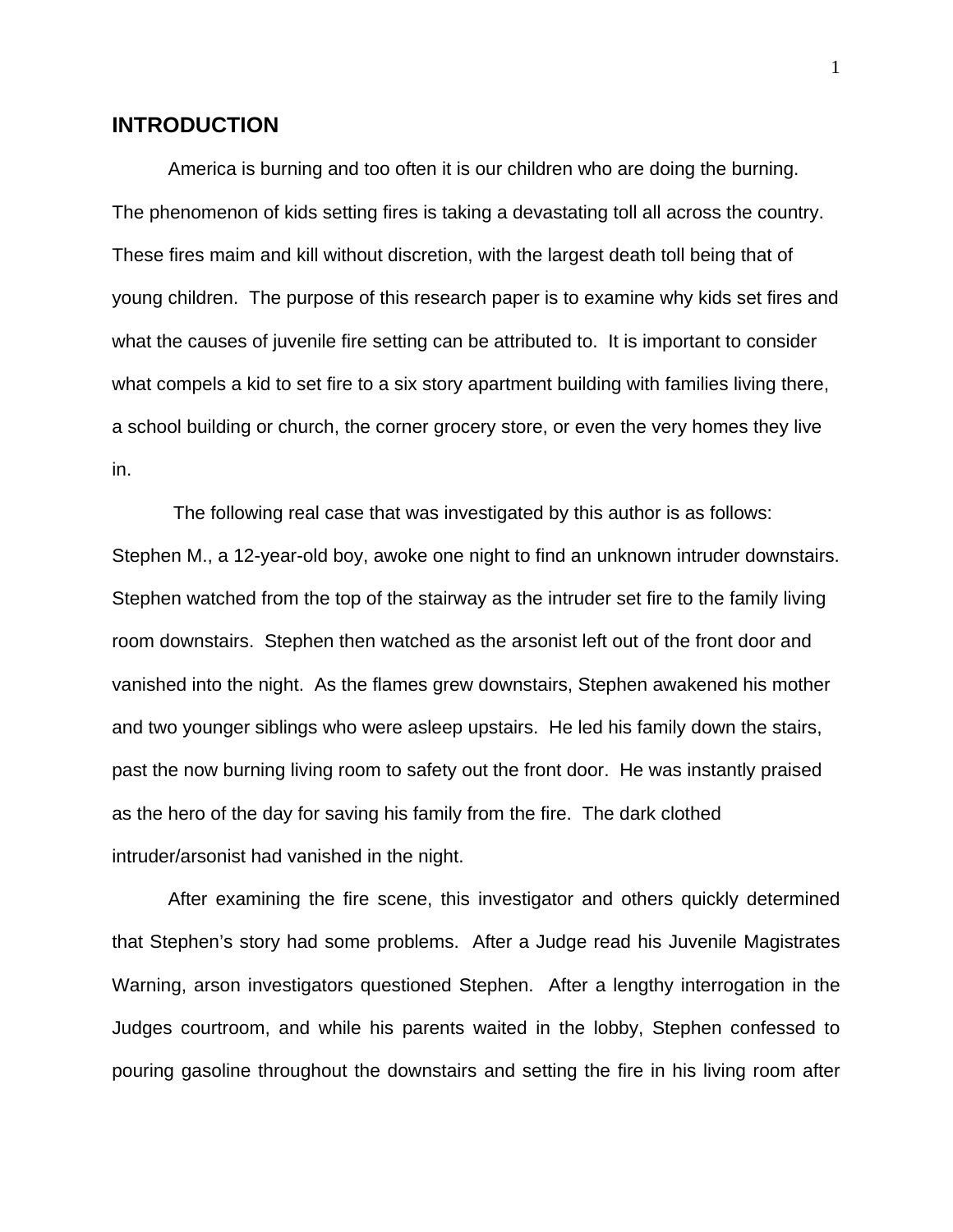dreaming that his parents were trying to kill him. He also confessed that he made up the story about the intruder, and that there was no one else involved in setting the fire except him. It was also learned that Stephen was under the care of a Psychiatrist for other mental health issues. Stephen was ultimately charged with arson and attempted murder and now resides in a Texas Youth Commission facility. The parents have since divorced.

 The reasons that juveniles set fires are varied. Determining what course of action to take with these kids is challenging. In some instances, the juvenile will be referred to the juvenile justice system while at other times, fire safety education is all that is needed to abate this juvenile fire setting. While some may view juvenile arson as only a property crime, this arson investigator's experience has shown that juvenile arson is also a very violent crime against persons as well and needs to be treated as such. Juvenile fire setting continues to be a problem throughout the United States year after year.

Consider the following facts about juveniles and fire. Children intentionally set over 68,000 fires in 2002, resulting in 630 deaths and 2030 fire injuries. (Hall 2003). One third of all children who die in fires each year set the very fire that killed them. (Kolko, 2000). Arson is consistently the crime that has the highest rate of juvenile involvement. (FBI 2004). According to the FBI, in 2002 there were 11,052 arson arrests nationwide; 5553 (50.2%) were under the age of 18.

Many of these youthful offenders continue to set fires long after their first arson case has been adjudicated in the juvenile court system, even into adulthood. However, because it involves a fire communities often expect the fire service to handle the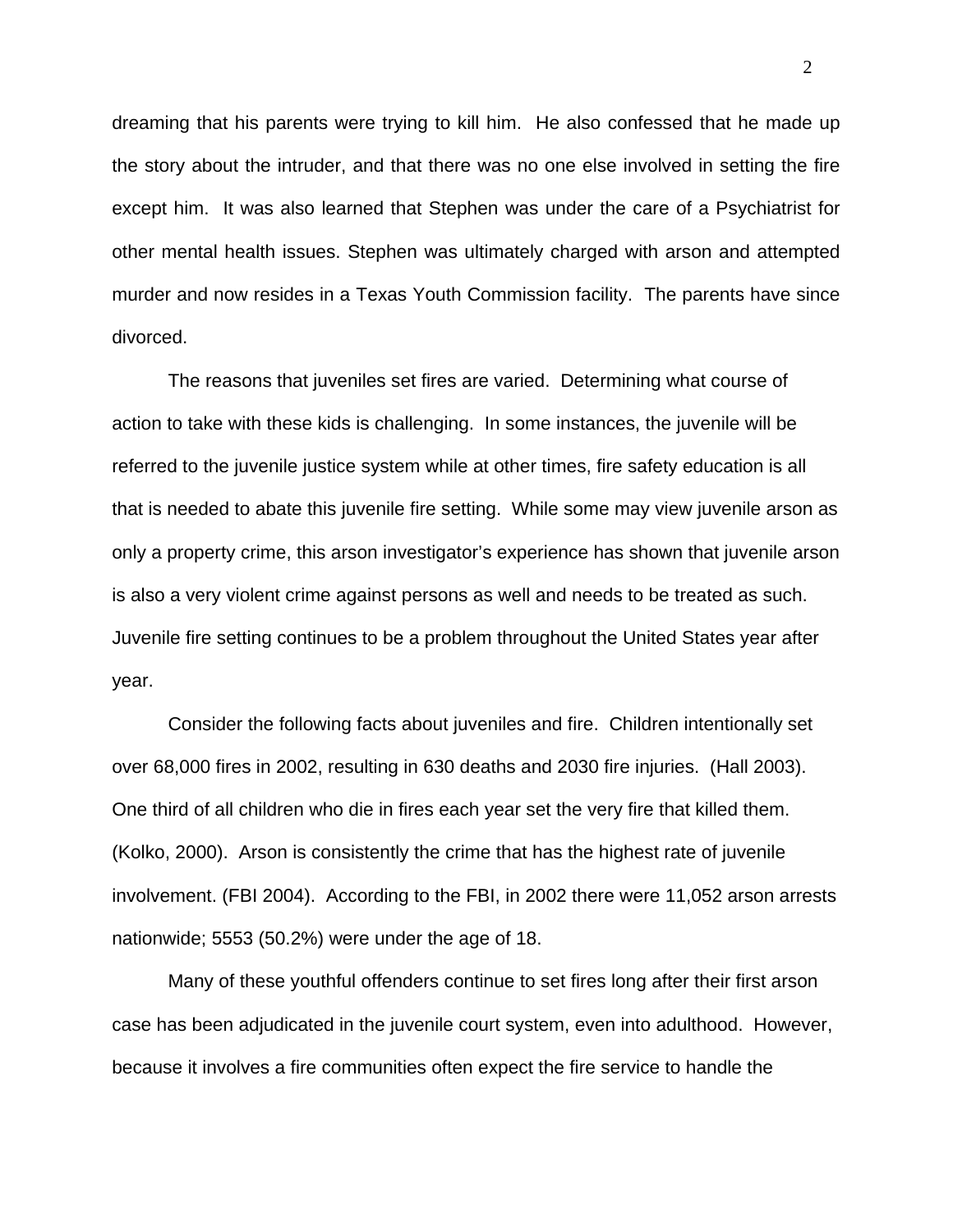problem. Because it derives its motivation from complex psychological dynamics, society often considers juvenile fire setting an issue for mental health professionals. Because it is possibly the crime of arson, some consider it a law enforcement problem. In reality, by effectively identifying and addressing juvenile fire setting and by holding the parents and the youth accountable all three disciplines are required to work together on the problem. (Wilcox & Zipper, 2005).

 This author will utilize several methods to compile the necessary data needed to answer these questions for this paper. Interviewing local Juvenile Probation Officers and Arson Investigators will be a rich source for specific cases and material. There are published articles, papers, and (few) books written on the crime of juvenile arson offenders. Most importantly however, juvenile fire setters will be sought out and interviewed for a first person account of their fire setting experiences.

 This author anticipates that this research will demonstrate that the factors which cause juveniles to set fires are measurable and these juveniles can be placed in specific fire-setting categories. Some of the factors that will be examined will be socioeconomic factors, demographics, family situations (dysfunctional families), and psychological issues of the youthful offender. This will begin their treatment and recovery from this sometimes-deadly fire setting behavior. For the purpose of this research, the definition of a juvenile will be a youth that is over the age of ten, but has not yet reached his or her eighteenth birthday.

 This research is also intended to inform and provide education regarding some of the reasons that juveniles set fires to public servants, educators and mental health care workers that would not normally have a background in arson investigation. Included in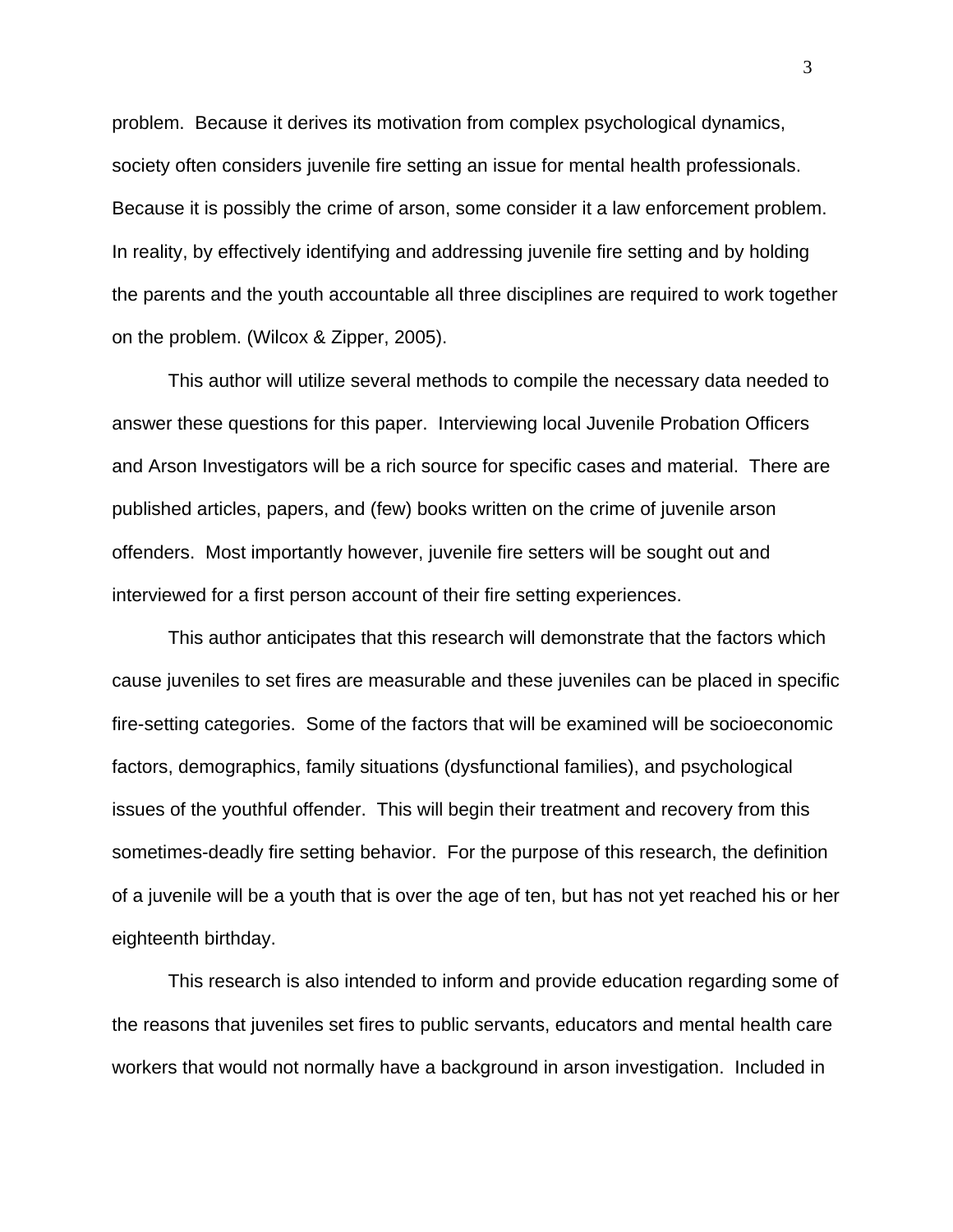the author's intended audience are police officers, deputy sheriffs, constables, school officials, school resource officers, teachers, counselors and mental health care clinicians. There is a very good chance that many law enforcement officers or school officials will come in contact with a juvenile fire setter in his or her career and may not understand the dynamics involved with these juvenile fire setters. Additionally, mental health care workers that may not have previously been exposed to juvenile fire setters may find themselves counseling such youth.

 The first step in abating this fire problem is to identify those youths who are at risk for fire setting. Once juvenile fire setting is understood, only then can the problem be confronted. If these youthful offenders are to be truly rehabilitated then real solutions will need to be identified. As these solutions are implemented by the juvenile justice system, then and only then can the violent and many times deadly cycle of fire setting be broken.

# **REVIEW OF LITERATURE**

 The following review of literature will explain what various researchers and writers have already learned about juvenile fire setting. While some of the earliest research on this topic occurred in the early 1940's, the first published review of literature on juvenile fire setting was completed in 1976 (Heath, Gayton, & Hardesty, 1976). Sigmund Freud wrote about pyromania over 60 years ago. Although many books have been written about arson in general, there have been very few books written that are devoted exclusively to juvenile fire setting. Most modern psychiatric or psychology text books contain at least some writings on juvenile fire setting. Many very well written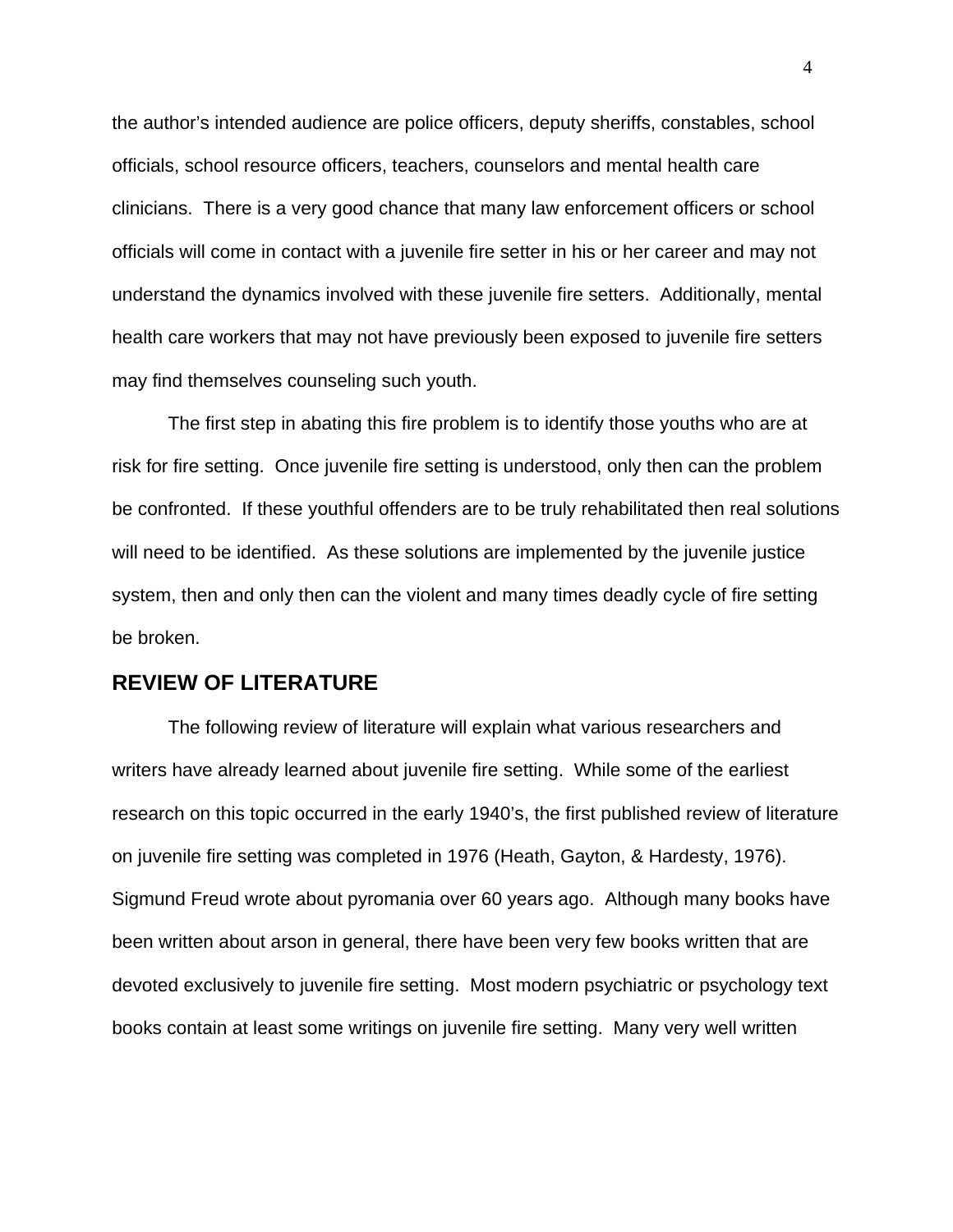magazine articles have been published on the subject. This author will attempt to review the latest and most current literature in order to gain insight into this topic.

 In an article for *Psychology Today* in 1985, author Wayne Wooden outlined four distinct categories for juvenile firesetters. His four categories are curious, problem ridden, delinquent and mentally disturbed. Wooden describes "curious" firesetters as young males up to age ten. These juveniles accidentally set fires while playing with matches and lighters. These very young children who start fires have no intent to destroy and are usually not bent on destruction, but rather are simply curious or fascinated by the flames. Typically, there is little or no parental supervision and usually very little if any fire safety education. These are the kids who after setting a small fire run and hide in their closet or under their bed. These fires are usually the most deadly and costly because of limited communication skills needed to alert parents and others of the fire. In fact, fires set by younger children often incur more monetary damage than fires set by older adolescents.. Fires set by younger children also often displace more people than fires set by older adolescents. (Wilcox & Zipper, 2005). One third of all children who die in fires each year are also the very ones who set them. (Kolko, 2000). For some children, setting a fire can take on a form of entertainment. For example, fire trucks are no longer a fearful thing but are very exciting to watch. (Wooden, 1985).

 Wooden's second group is the "problem ridden" firesetters". This is the largest percentage of firesetters and is often described as a cry for help. Juvenile firesetters most often have low self-esteem, limited social problem solving skills and often do not have the necessary tools needed in negotiating complex social interactions. (Wilcox & Zipper, 2005). With most of these children, there is underlying emotional or physical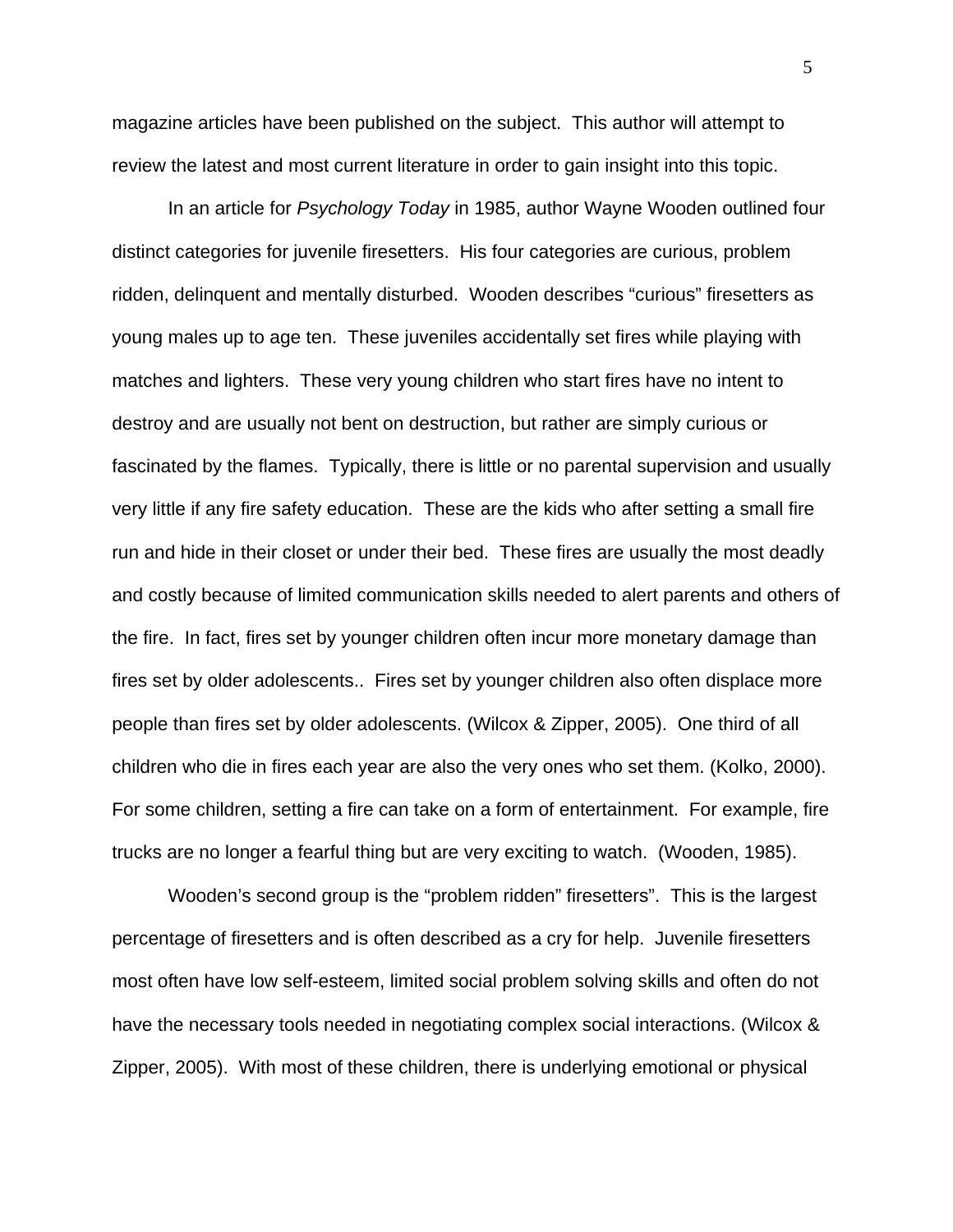stressors present that he or she cannot express or deal with. These children are merely expressing their feelings of stress, anxiety and fear by setting a fire. Their fire setting absolutely draws attention to themselves and their problems. To these troubled and often lonely youth, negative attention is better than getting no attention at all and can give them a sense of power and control not otherwise found in their lives. Their fires are usually set at or near their home and are usually set alone. Many times the fire is set in their bedroom, their mother's clothes, or some other place or thing in their home. Setting fire to a bed can suggest that the child is very unhappy with his entire life since a bed should represent a warm and secure place for any child. Whatever is set on fire is many times a target of their underlying anger. (Wooden, 1985).

 "Delinquent" firesetters make up approximately 14% of fires set by juveniles. These are juveniles acting out against authority and are usually older males ages 10 to 17. These youths have more freedom from parental supervision and usually partake in their fire setting activities in groups often due to heightened peer pressure. A child who was a loner can suddenly be "one of the guys" by setting something on fire. Often these kids have a history of antisocial behavior and previous fire setting. Usually, they are already known to local law enforcement officers and the juvenile justice system. These fires are a continuation of cries unanswered or a response to deal with stress and strife in their often tumultuous lives. Sometimes these are acts of random vandalism are due to boredom or the need for excitement. Usually, these fires are set to objects viewed as safe to burn such as abandoned buildings, old sheds or dumpsters. These delinquent youth do not want to get caught, unlike the crisis fire setter who is crying out to get caught. In some instances these juveniles may take out their anger on school buildings.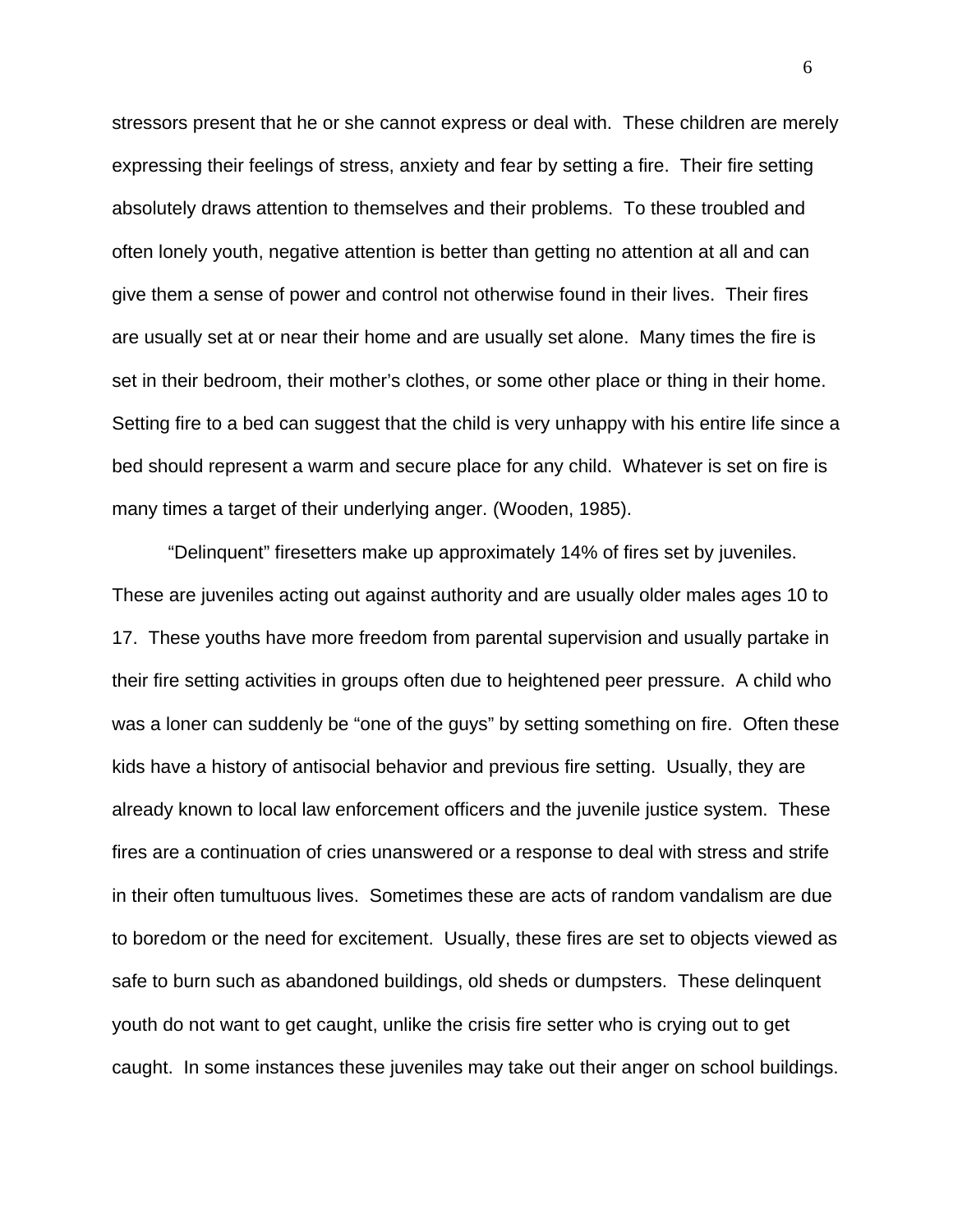Studies have shown that public schools lose approximately \$250 million per year to juvenile fire setting. (Wooden, 1985).

 The smallest group that Wooden examines is the "mentally disturbed" firesetter. These are extreme cases and are relatively rare. These are the juveniles who are suffering from a plethora of mental and psychological issues such as schizophrenia, multiple personalities, drug abuse, and depression just to name a few. In The Bronx, New York, "Son of Sam" David Berkowitz started setting fires as a juvenile and eventually set more than 2000 fires and called in 837 false alarms from 1974 to 1977. As a result of killing six people and injuring several others, Berkowitz is classified as a mass murderer as well as a true pyromaniac. (Rider, 1980). These firesetters are impulsive, neurotic, impatient and almost hyperactive. They are poor sleepers who like to destroy things. Many have numerous phobias, are psychotic, have extreme mood swings and uncontrolled anger. These fire setters need immediate mental health care that is beyond what fire educators can provide. (Wooden, 1985).

 In his book *Drawn to the Flame: Assessment and Treatment of Juvenile Firesetting Behavior*, author Robert Stadolnik also classifies juvenile fire setters into four categories that are very similar to Wooden's categories. These four categories include the follow: curiosity firesetter, crisis firesetter, delinquent firesetter, and pathological firesetter. Many other researchers and mental health care practitioners recognize and adhere to these four categories when discussing or treating the juvenile firesetter.

 Stadolnik's first category is the "curiosity" motivated firesetter. These are those kids that are playing with matches and lighters. There is no intent to destroy anything and these kids are typically male's ages three to seven Many of these kids are suffering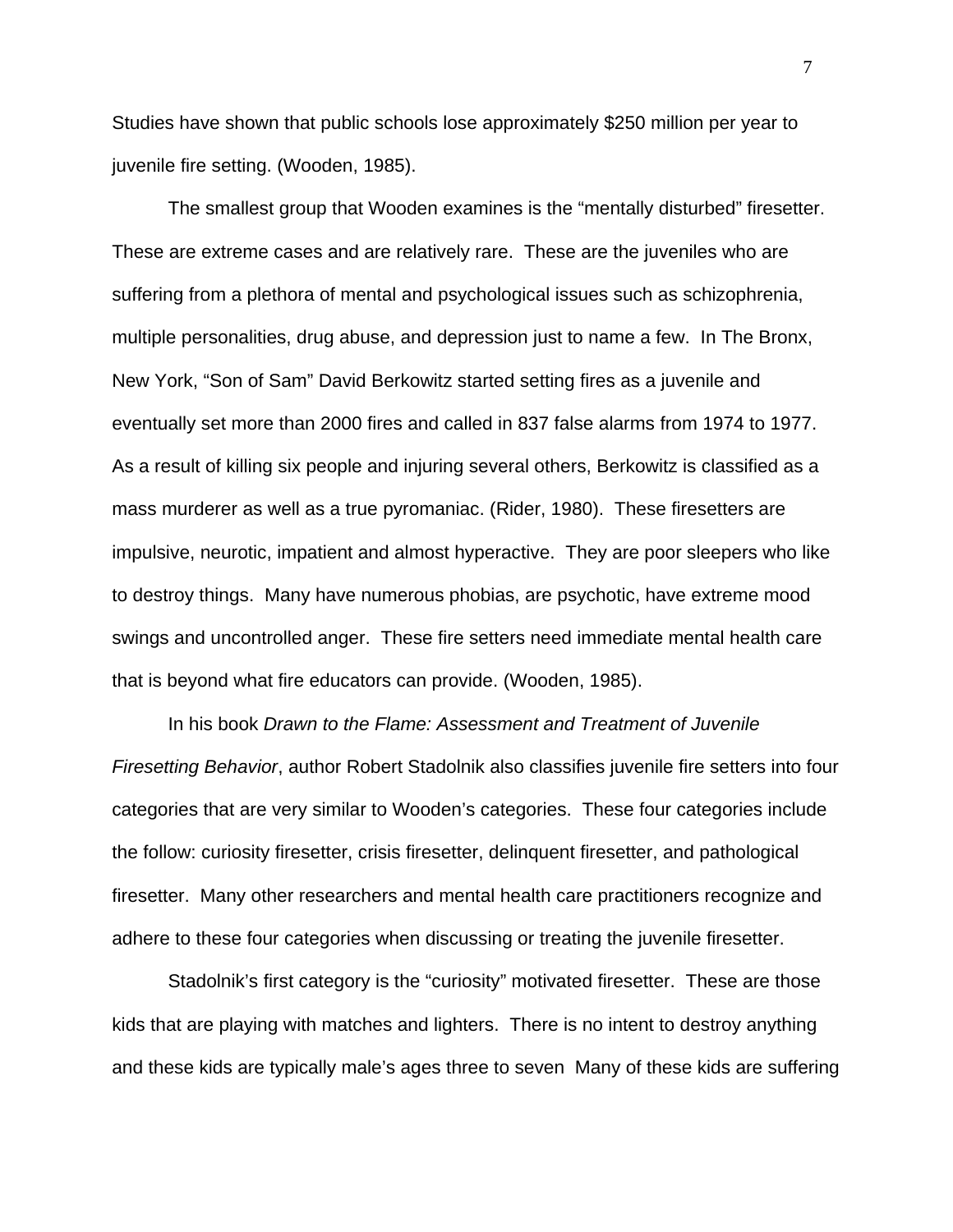from Attention Deficit Hyperactivity Disorder (ADHD); are hard to control, aggressive and mischievous. These youth have minimal verbal skills and learn by touch, experimenting and manipulating things, not by asking questions. They have little or no understanding of fire safety education. Typically, these youth are early risers seeking physical stimulation such as TV and video games. After the fire these kids are often remorseful about their fire setting activity. With proper fire safety education many of these kids do not set other fires. (Stadolnik, 2000).

 The second category is the "crisis" motivated firesetter. These are typically adolescent and teen boys. They may or may not have a history of fire setting. This behavior is often a cry for help. These juveniles are in some type of a crisis such as anger towards someone or something and they do not know how to deal with it. These youth are most likely to be socially awkward and have few friends. They feel powerless and are typically loners. Often there is a history of physical, sexual, or emotional abuse. Their fire is a way to draw attention to their problem or crisis. (Stadolnik, 2000).

 "Delinquent" motivated firesetter are typically older youth and teenagers age 10 to 17. This category however is comprised of up to 25 to 30% females. Gangs fall into this category. These children often have poor social skills and often suffer from ADHD, Oppositional Defiant Disorder or Obsessive Compulsive Disorder. Many of these youth have a history of school and behavioral problem such as being defiant of authority. These kids have usually had some fire safety education and clearly understand the dangers of fires. (Stadolnik, 2000).

 The smallest category that Stadolnik discusses is the "pathological" firesetter which is a mostly male ages 13 to 17. Many of those in this group have chronic multiple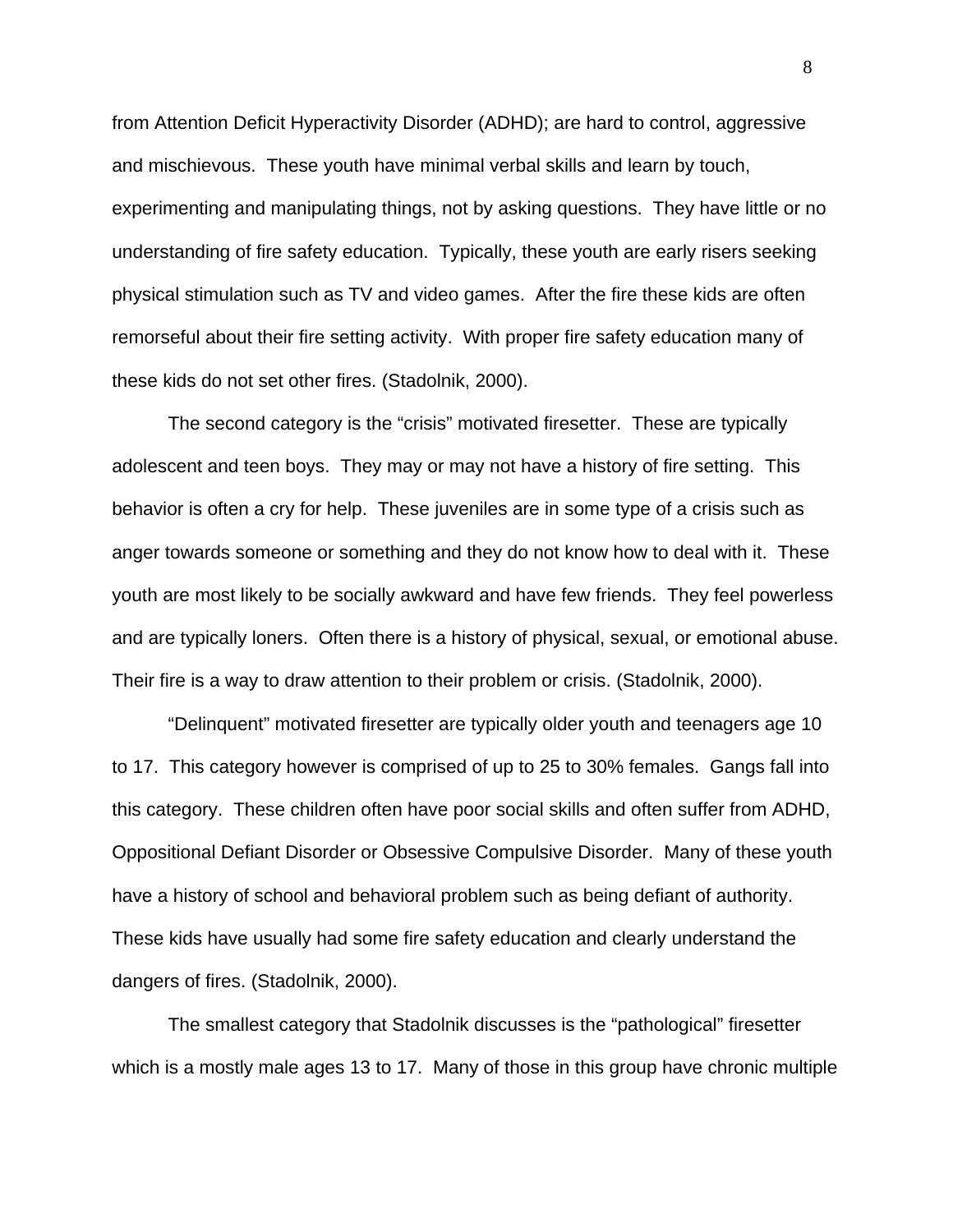psychological deficits, few if any social skills, and almost no interpersonal relations with their peers. These youths have had a poor response to multiple, previous interventions with the juvenile justice system and mental health care. Often parents, stepparents, older siblings, or other adults have victimized them sexually, physically and emotionally. Fire setting is a coping mechanism for these very troubled juveniles. This last group is beyond fire safety education and extensive mental health care is the only option at this point. (Stadolnik, 2000).

 In 1997 the United States Fire Administration (USFA), along with the Federal Emergency Management Agency (FEMA) made the decision to integrate several previously published FEMA publications into one. Dr. Jessica Gaynor was chosen to oversee this undertaking and was the main writer for this project. The result was a widely accepted publication, the *Juvenile Firesetter Intervention Handbook*. Fire Departments and Fire Marshal's Offices all across America have adopted this as the manual by which they operate their Juvenile Fire Setter Intervention Programs (JFIP). Dr. Gaynor's conclusions were not all that different from Stadolnik, Wooden and others before and after them.

The FEMA model begins with a pre-fire setting category known as "fire interest". In this group there is no fire setting at all. This interest in fire is common and normal with the juveniles being between the ages of three and five. These very young children are naturally curious about fire such as candles, fireplaces and BBQ pits. They ask a lot of questions about fire and tend to express interest in all things to do with fire such as wearing fire hats, playing with toy fire trucks and cooking food on toy stoves. There is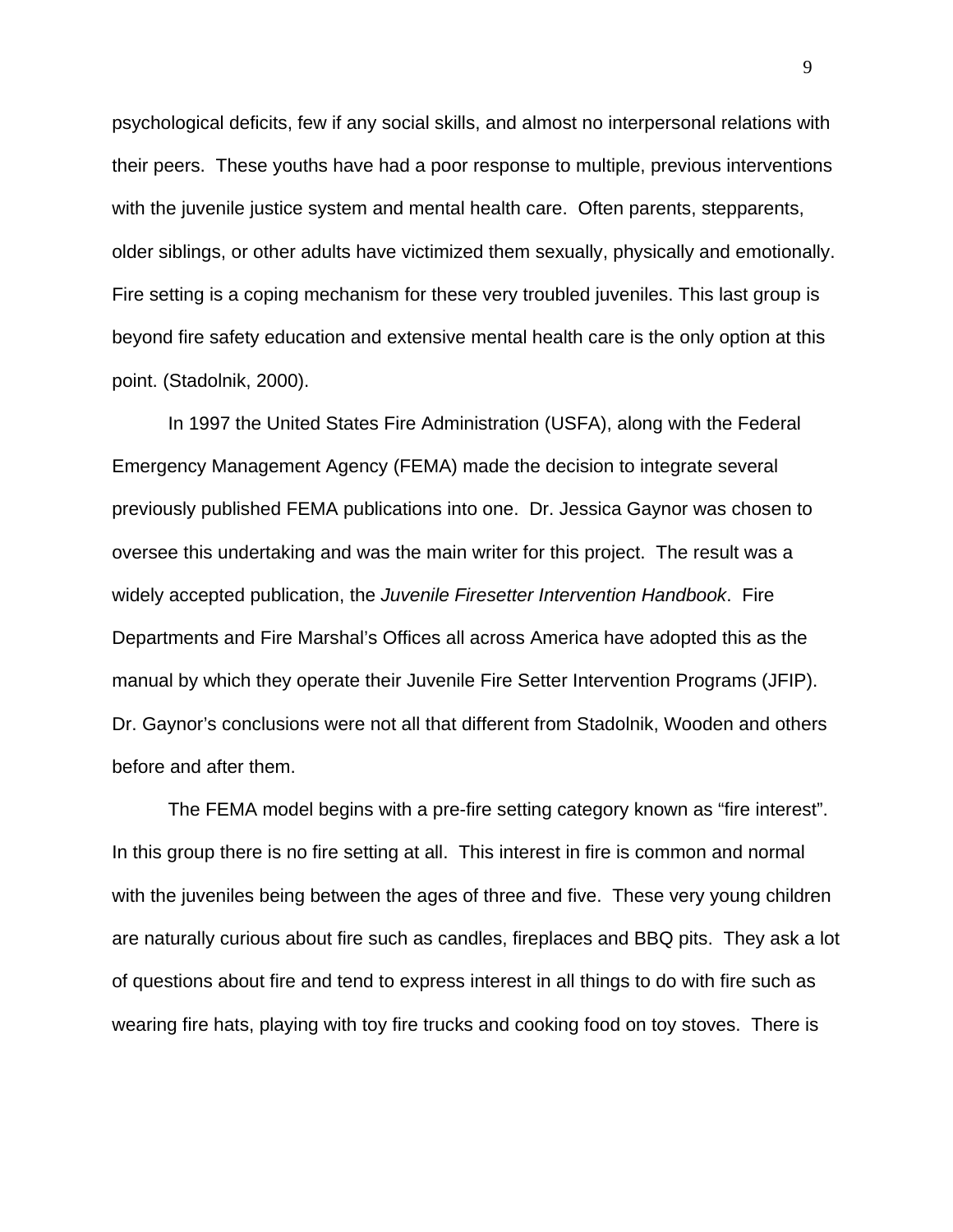no fire setting activity here, just normal, natural child curiosity. It is time to teach them about fire safety. (Gaynor, 1997).

"Firestarting" is FEMA's term for young kids who begin to experiment with ignition sources. These kids are typically ages three to nine. Again, these are kids playing with matches or lighters. They are beginning to act on their curiosity. These children like to start fires in a supervised manner such as helping dad light the BBQ pit or to light their own birthday candles. Feeling a little empowered, he or she might setset small fires at home to toys, bedding, clothing or other available objects. There is no intent to damage or destroy, only a desire to play or experiment. Often, very deadly consequences can occur here because the child will run and hide and because he does not tell anyone about this small fire it quickly grows out of control. Limited verbal skills prevent others in the burning building from being alerted, often resulting in deadly consequences. This is the category that results in the most fire deaths and causes the most monetary damage. (Gaynor, 1997).

 "Firesetting" is intentional and is usually the older juveniles' ages 10 to 17 that definitely know some about fire safety. These kids are acting out against someone or crying for help related to some crisis. These fires are usually set along with other juveniles due to peer pressure.. They may be associated with psychological or social problems. The event is planned with the materials and lighter or matches gathered ahead of time which are then hidden and stored up for the future fire event. This is not a spur of the moment or bad judgment fire. The juvenile firesetter rarely attempts to extinguish or alert authorities; instead he or she likes to return to watch the fire burn. (Gaynor, 1997).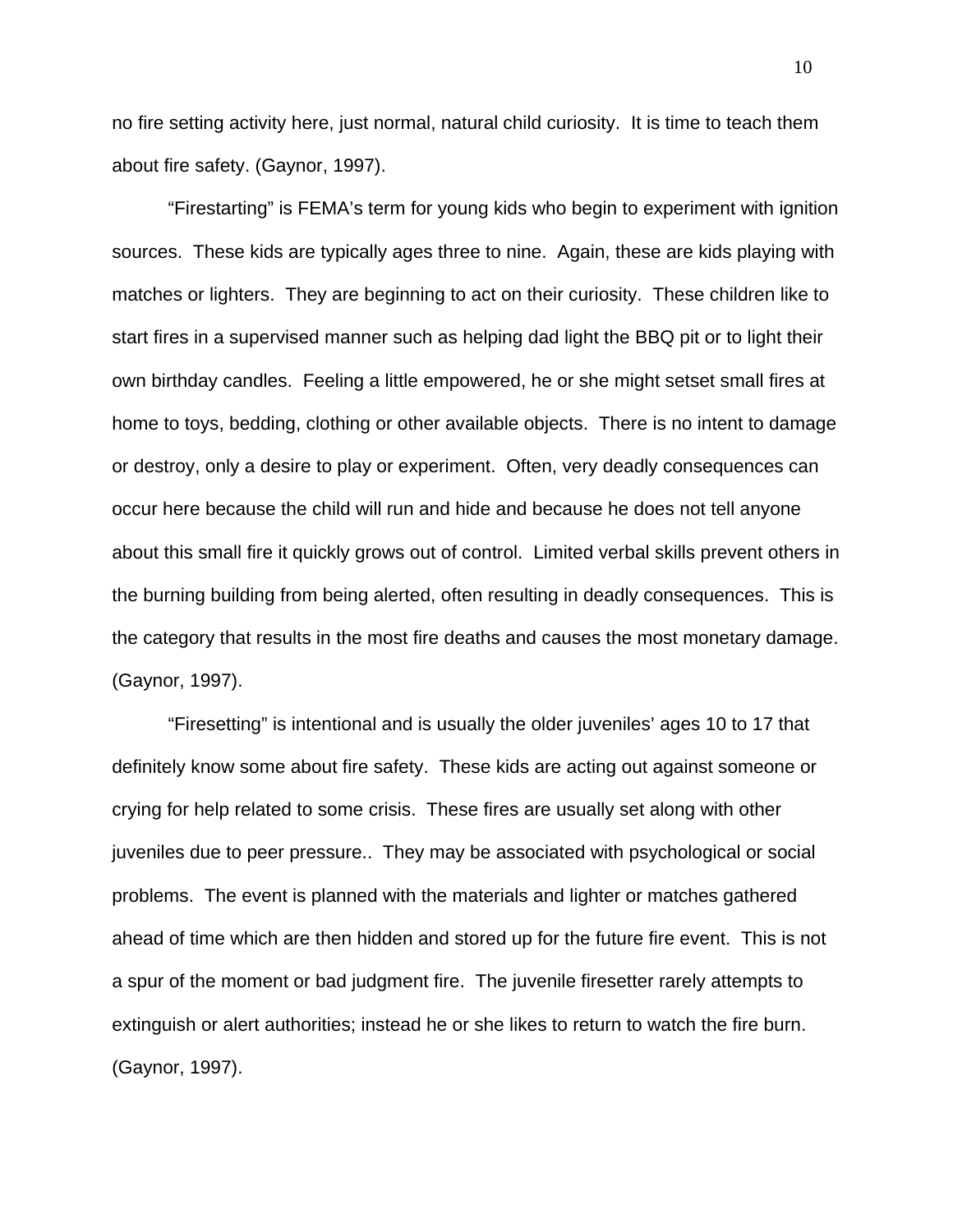The "arson or pathological" set fire is one that is of a purely delinquent behavior. This is not an accidental fire, but rather a malicious and intentional act to burn and destroy something. The firesetter intentionally wants to destroy something. This is the crime of arson and as such will be treated as a crime. Sometimes these juveniles have mental deficits and need further evaluation and treatment by the appropriate mental health care professional.

 The FEMA model further categorizes a risk level for each firesetter as little risk, some risk or definite risk. In the category of little risk**,** curiosity and experimentation motivate at least 60% to 70% of these unsupervised firesetters. There is little risk of further firesetting with proper fire safety education**.** The definite risk category accounts for about 30% to 40% of all juvenile firesetters and includes troubled and delinquent youth. With the troubled juveniles, there is a cry for help to bring attention to their psychological stress. Emotional conflicts due to family turmoil such as abuse, neglect and school difficulties are the reason for these fires. Delinquent juveniles are most often those kids and teens that are aggressive and deviant. Exhibiting criminal behaviors comes very natural to these troubled youth. These juveniles have serious emotional or family dysfunction. Fire safety will help some, but often will not turn them around at this point. If these fires meet the requirements of arson, these youth should be charged and referred to the juvenile justice system. This is usually the biggest and costliest fire problem challenging any community.

The smallest category is extreme risk, which is comprised of less than 1% of fire setting juveniles. These youth suffer significant mental dysfunctions such as: psychotic disturbances, schizophrenia, affective disorders, mental retardation, fetal alcohol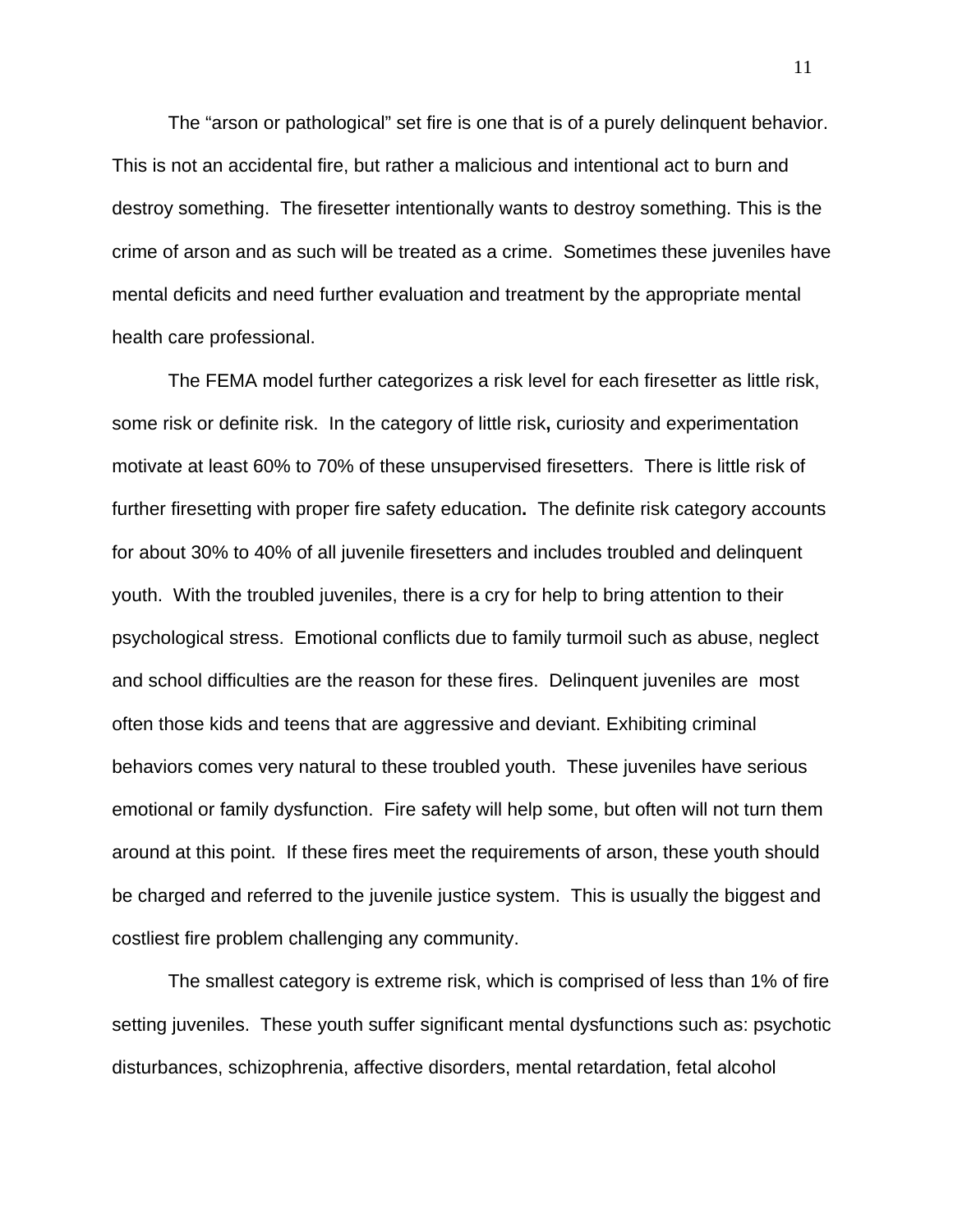syndrome as well as other mental health issues. These juveniles are truly disturbed and mentally ill. They are a definite danger to themselves and others, and as such, measures should immediately be taken to secure and protect this child. Pyromania falls into this category and is very rare. These kids are beyond the help that fire officials can offer and need serious, immediate psychological help. Fire education at this point will not work; charge these young arsonists with felony arson and refer them to juvenile services.

#### **METHODOLGY**

 As stated in the introduction, the purpose of this paper is to examine why kids set fires and what the causes of juvenile fire setting can be attributed to.. This researcher hypothesizes that the available research already conducted by others as well as new original research in the form of a questionnaire will show that there are some very distinct reasons as to why juveniles set fires. Furthermore, it is believed that the research will demonstrate that all juvenile fire setters with the proper intervention and diagnostic tools can be methodically placed in these very distinct categories thereby beginning their treatment. The first step to treatment is recognizing that a problem exists.

 The Cornell Abraxas Youth Center Firesetter Program, under the guidance of Psychologist Dr. Alan Feldberg, is located in South Mountain, Pennsylvania. It is a one of a kind secure 36 bed residential program that provides specialty treatment to juvenile males between the ages of 12 to 18. These youth have substantial and lengthy history with setting fires and detonating illegal explosives. Many of these young boys are sexual offenders as well. On August 24, 2006, while attending a Juvenile Fire Setter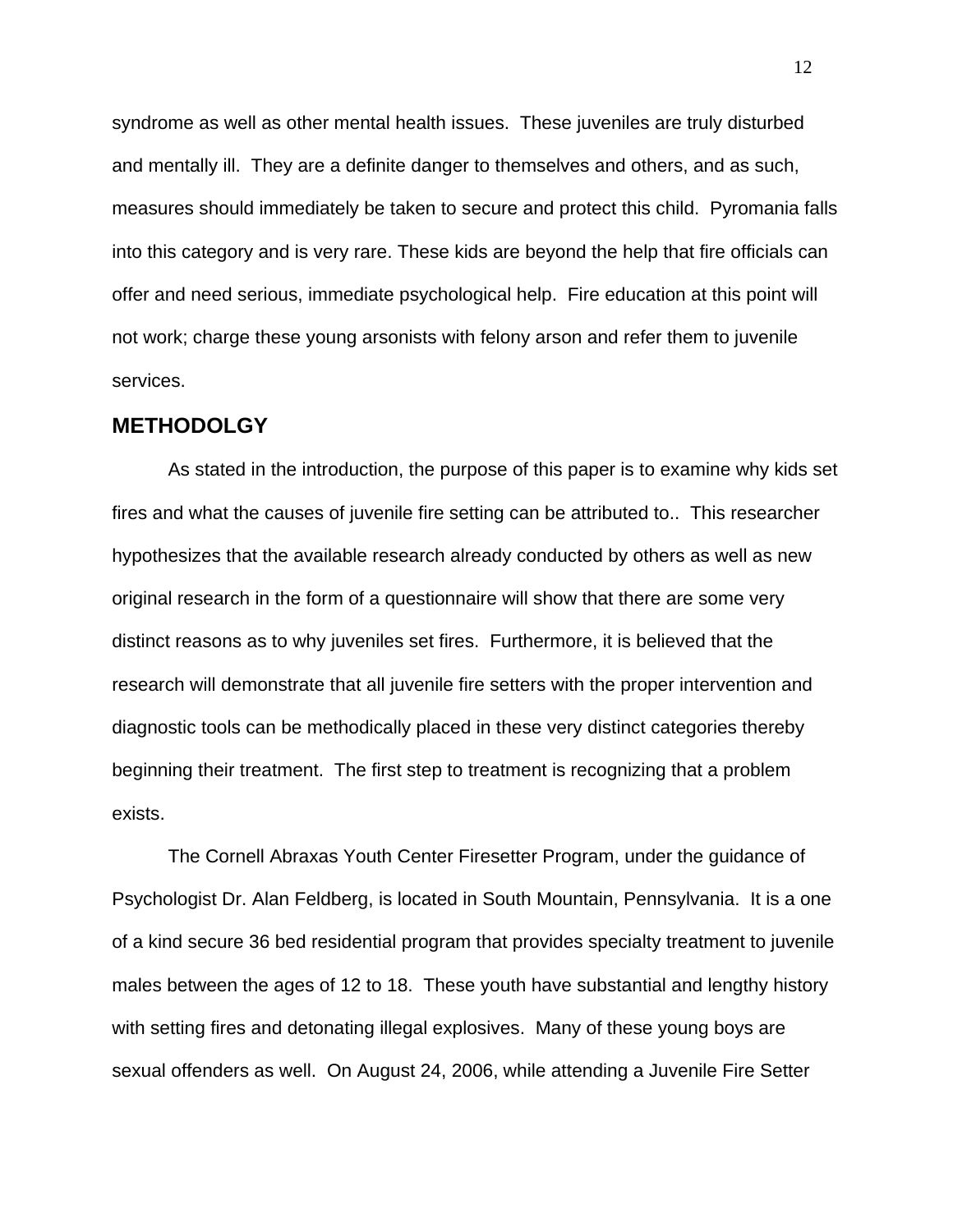School at the National Fire Academy in Emmitsburg, Maryland, this researcher had the opportunity to visit this unique facility and interview several of these fire-setting youth. A questionnaire was presented to a total of 20 randomly selected youth in this secure and controlled facility. The author's return was 100%, or 20 questionnaires that were filled out. The Senior Treatment Supervisor, Brian Dean, facilitated the selection process and completion of the questionnaire. The data gathered will be categorized and analyzed in the following section of this paper. This author also conducted one on one interviews with 4 of the 36 children in this facility to gain further insight. A copy of the questionnaire is in the appendix.

### **FINDINGS**

In the questionnaire, the juvenile fire setters at the Cornell Abraxas Center in Pennsylvania were asked how many fires they have set in their lives. The answers ranged from one fire set to two juveniles admitting to setting over 500 fires. Several juveniles admitted that they had set several hundred fires in their lives. Only one juvenile denied ever setting any fires. This information is illustrated in Figure 1.



**Figure 1: Number of fires each juvenile admitted to setting in his life.**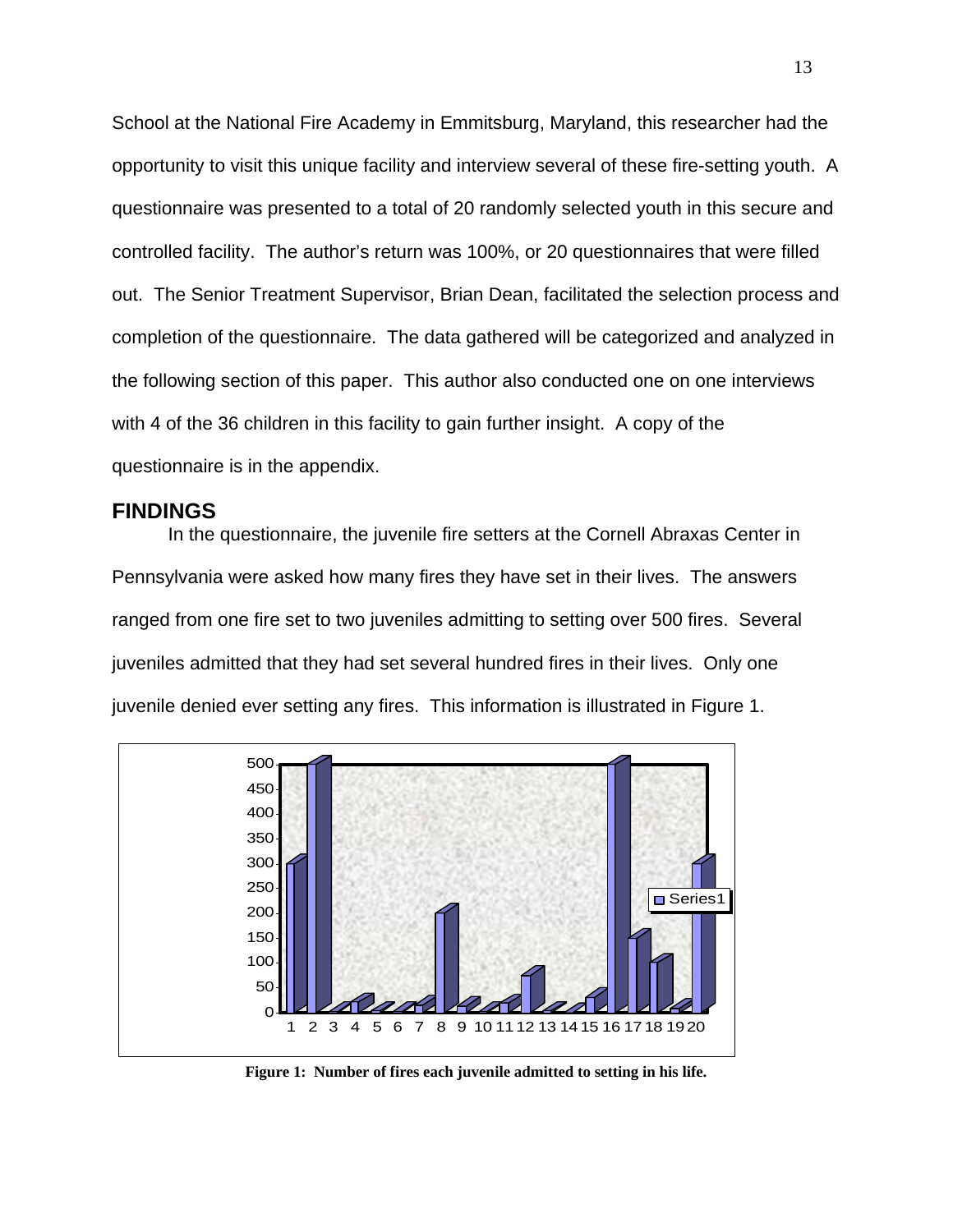The juveniles were also questioned as to how old they were when they set their very first fire. Only nine or 45% of the respondents were over the age of ten when they began their fire setting. The remaining boys were between the ages of 11 and 18 when they set their first fire. This clearly indicates that these youth started setting fires when they were very young. Figure 2 shows us that one juvenile stated that he set his first fire when he was only  $1-\frac{1}{2}$  years old.



 One of the most important questions being examined in this research is to determine the reasons that these juveniles are setting fires. As clearly indicated by the pie chart in Figure 3, anger was the reason cited for 43% of the fires set. These juveniles would therefore fall into the "crisis fire setter" or possibly the "juvenile delinquent" category. Boredom and curiosity were also major reasons that these youth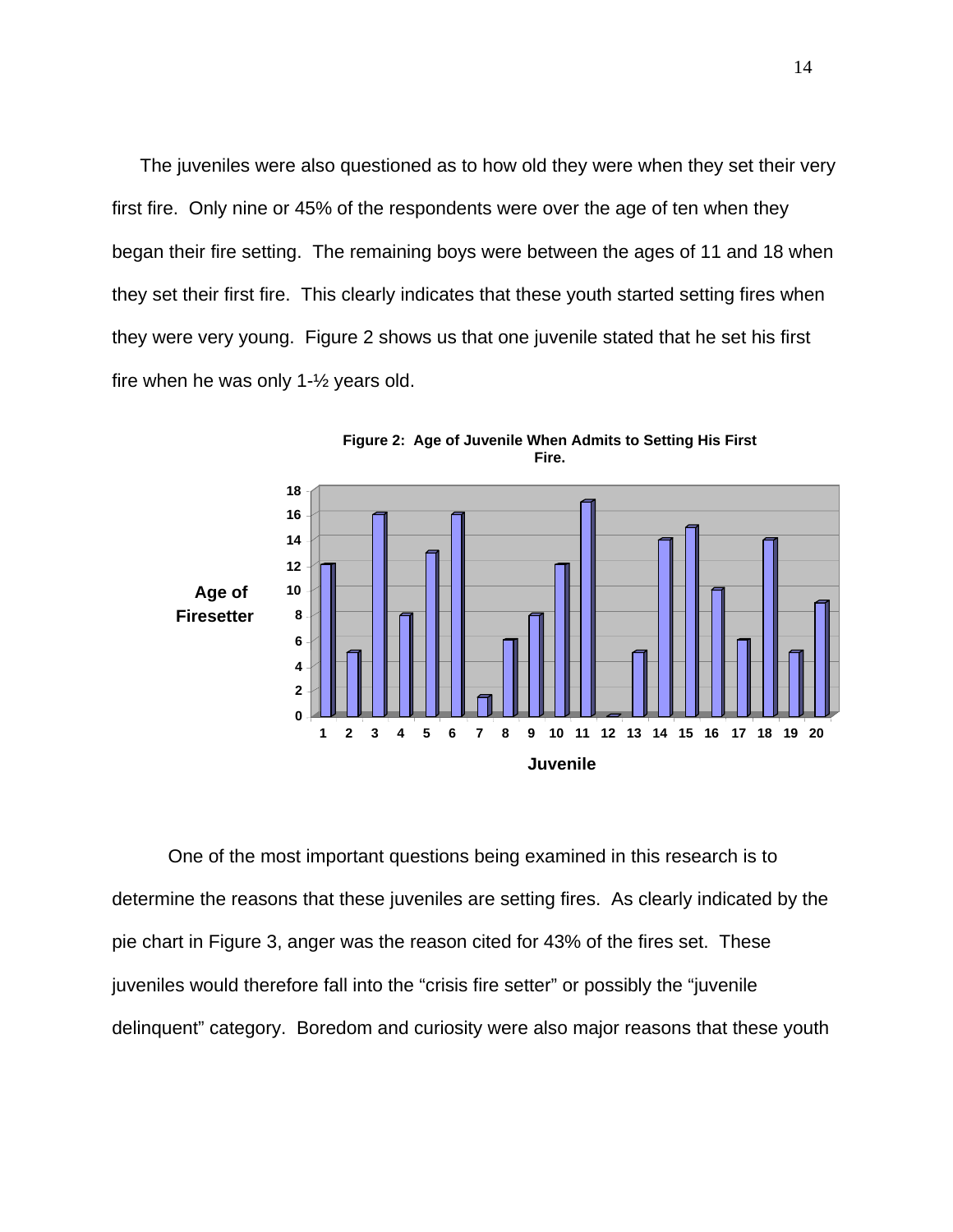set their fires. Some of the other reasons cited by the youth were excitement, jealousy, peer pressure, revenge, accident or crisis.





5%

16%

5%

5%



43%

 $5\%$   $5\%$   $5\%$ 

indicated that he lived with both his Mom and Dad when he set his fire. Two of the youth indicated they lived with "family" and might well be from a broken or dysfunctional home as well. The remaining 17 kids or 85% of those juveniles surveyed indicated that they lived with only one biological parent and a stepparent or other guardians. One

anger

 $\square$  jealousy

 $\Box$  curiosity

**De** boredom

peer pressure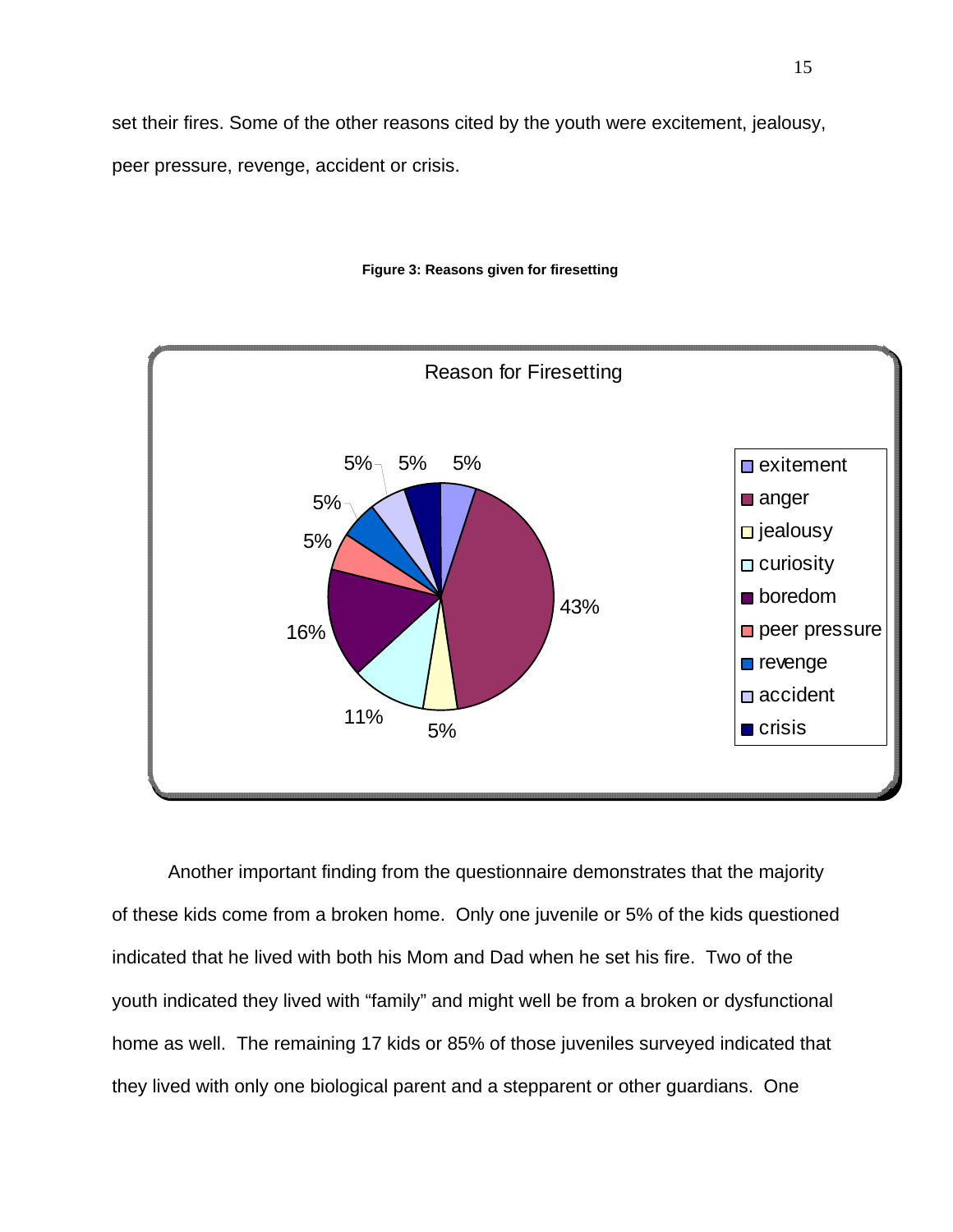youth indicated that he lived alone. These broken or dysfunctional homes most likely played a role in these youths' fire setting.

 The most common source of ignition used by this group of juveniles to start their fires was lighters (85%) with matches or other sources making up the remaining 15%. Forty percent (40%) of the youth surveyed indicated that they used an accelerant in setting their fire. In two of the fires (20%) the juvenile stated that someone was hurt.

### **DISCUSSION/CONCLUSIONS**

This author has attempted to examine the reasons why kids set fires and what the causes of juvenile fire setting can be attributed to. The purpose of this research was to determine whether or not there were categories or patterns for juvenile fire setting. This researcher hypothesized that there were distinct categories and that with the proper interview techniques all juvenile fire setters could be identified as to the cause of their fire setting behavior. The findings in my questionnaire presented at the Cornell Abraxas Center mirrored the results of other independent research as to the reasons for juvenile fire setting. This research clearly shows that the accepted findings of several sources indicate four distinct categories of fire setters. Although called by different names, the categories outlined by authors Kolko, Wooden, Stadolnik and Gaynor are all very similar. Curiosity or firestarting is comprised of those kids that are playing with matches or lighters, and in which there is no intent to burn anything down. The next category is problem ridden, crisis, or firesetting which is typically a cry for help from a juvenile in a crisis of some sort. The delinquent or arson categories are those juvenile delinquents with the intention of destroying something. The last and smallest category is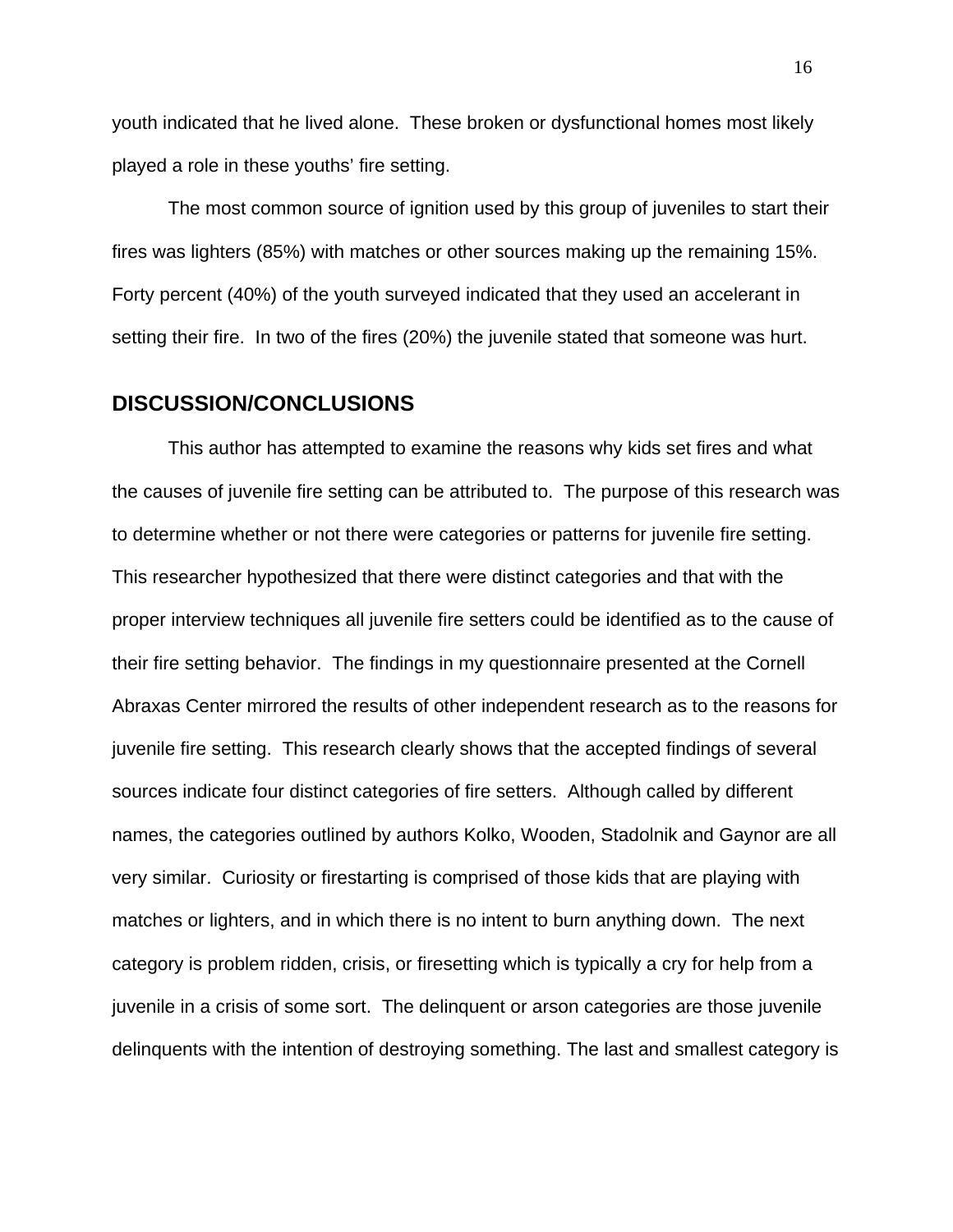mentally disturbed or pathological. These youths suffer from severe mental issues, possibly pyromania, and are very rare

 While many of these juvenile fire setters would benefit from fire safety education some will need to be referred to the juvenile justice system. Law enforcement officers, arson investigators and the fire service should be very diligent when dealing with a juvenile fire setter. They should be very careful about choosing whether or not to act on a known juvenile fire setter. Allowing a known juvenile firesetter to go unchallenged creates a risk for the authorities. The juvenile could very well set another fire, causing further property damage, endangering lives or even causing the death of someone. Charging a juvenile with the crime of arson represents a way to hold that juvenile and his parents responsible for his actions. It forces the juvenile to face the problem and to understand the seriousness of his actions as well as recognizing the need of to be a part of an intervention program. Either way, once these kids are identified they can then begin the often long journey to recovery.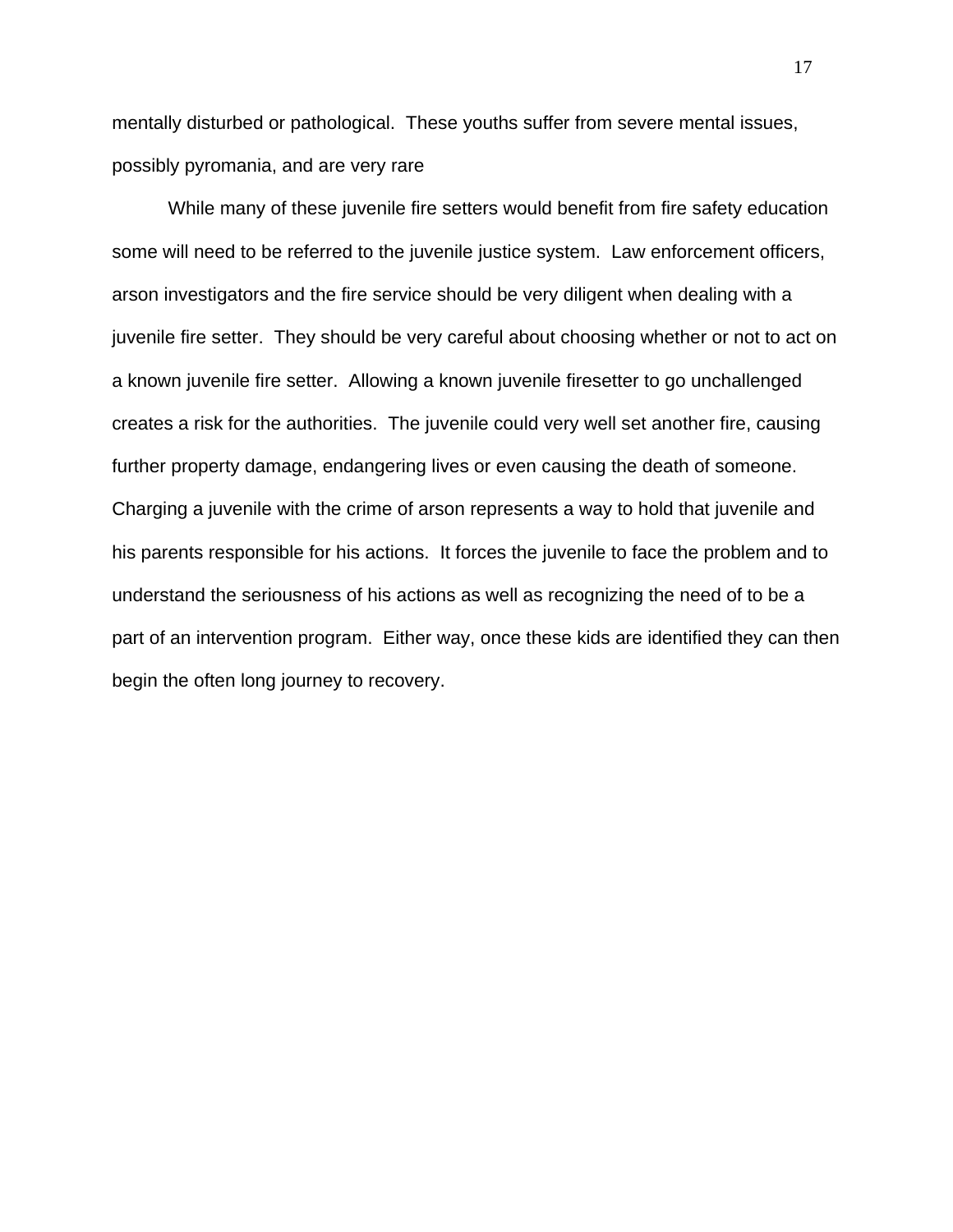## **REFERENCES**

Gaynor,J*. (*1997). Juvenile Firesetter Intervention Handbook. (FEMA)

- Gaynor, J, & Hatcher, C. (1987). *The psychology of child fire setting.* New York: Brunner/Mazelo, Inc.
- Hall, J. R. Jr., (2005, March). *Intentional fires and arson.* National Fire Protection Association.
- Juvenile Arson. (1997)*.* Office of Juvenile Justice Prevention Fact Sheet. February 1999 #91.
- Kolko, D. (2002). *Handbook on fire setting in children and youth*. London, Academic Press.
- Stadolnik, R. F. (2000). *Drawn to the flame behavior: assessment an*d *treatment of juvenile fire setting*. Sarasota: Professional Resource Exchange.

Wooden, W. S. (1985). The flames of youth. *Psychology Today*, 19, 22-24.

Zipper, P., & Wilcox, D. K. (2005, April). Juvenile arson: the importance of early intervention*. FBI Law Enforcement Bulletin,* 74, (4).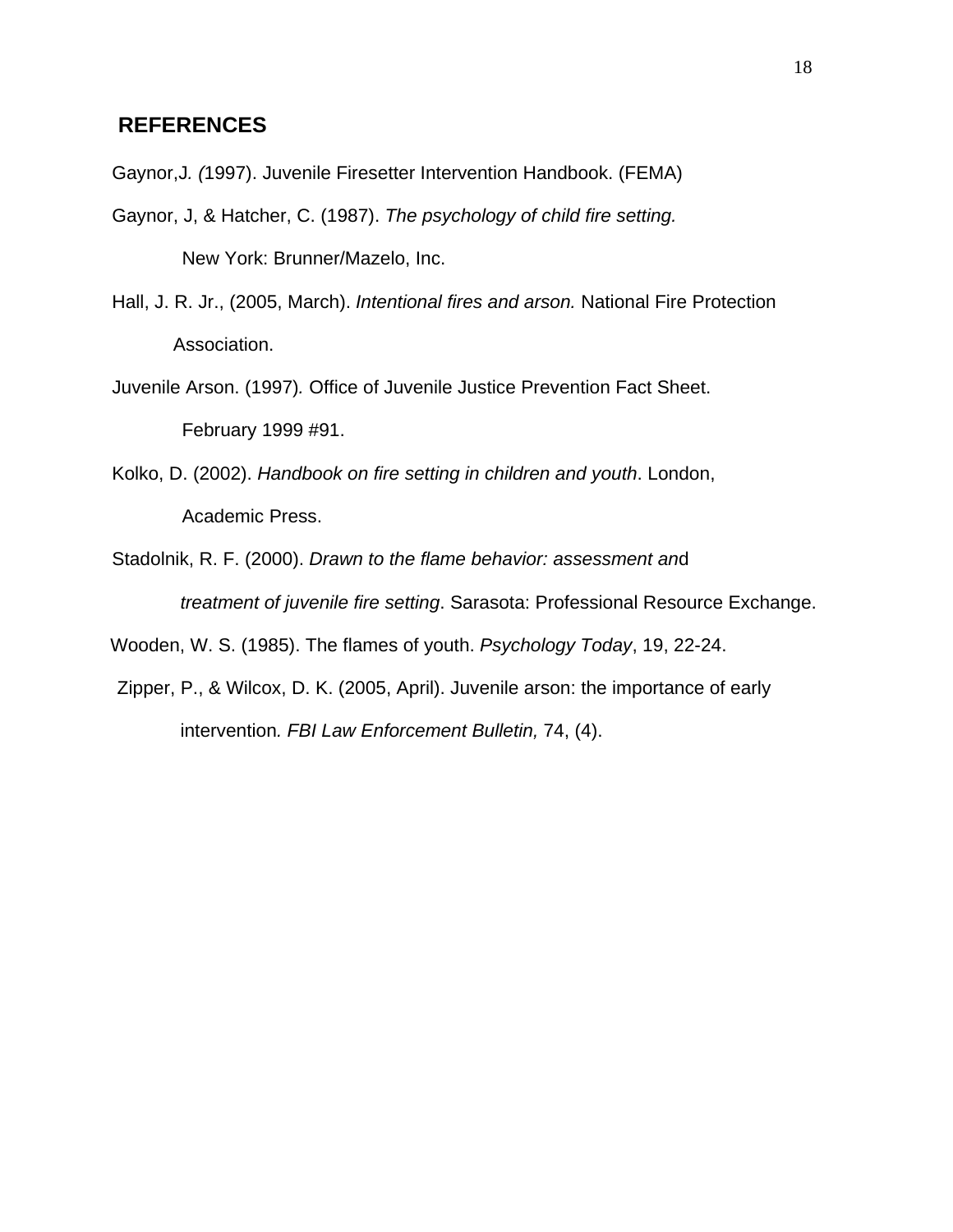#### **APPENDIX 1**

## **Texas Penal Code**

Sec. 28.02. Arson.

(a) A person commits an offense if the person starts a fire, regardless of whether the fire continues after ignition, or causes an explosion with intent to destroy or damage:

(1) any vegetation, fence, or structure on open-space land; or

(2) any building, habitation, or vehicle:

(A) knowing that it is within the limits of an incorporated city or town;

- (B) knowing that it is insured against damage or destruction;
- (C) knowing that it is subject to a mortgage or other security interest;
- (D) knowing that it is located on property belonging to another;
- (E) knowing that it has located within it property belonging to another; or

(F) when the person is reckless about whether the burning or explosion will endanger the life of some individual or the safety of the property of another.

(b) It is an exception to the application of Subsection  $(a)(1)$  that the fire or explosion was a part of the controlled burning of open-space land.

(c) It is a defense to prosecution under Subsection (a)(2)(A) that prior to starting the fire or causing the explosion, the actor obtained a permit or other written authorization granted in accordance with a city ordinance, if any, regulating fires and explosions.

(d) An offense under this section is a felony of the second degree, except that the offense is a felony of the first degree if it is shown on the trial of the offense that:

(1) bodily injury or death was suffered by any person by reason of the commission of the offense; or

(2) the property intended to be damaged or destroyed by the actor was a habitation or a place of assembly or worship.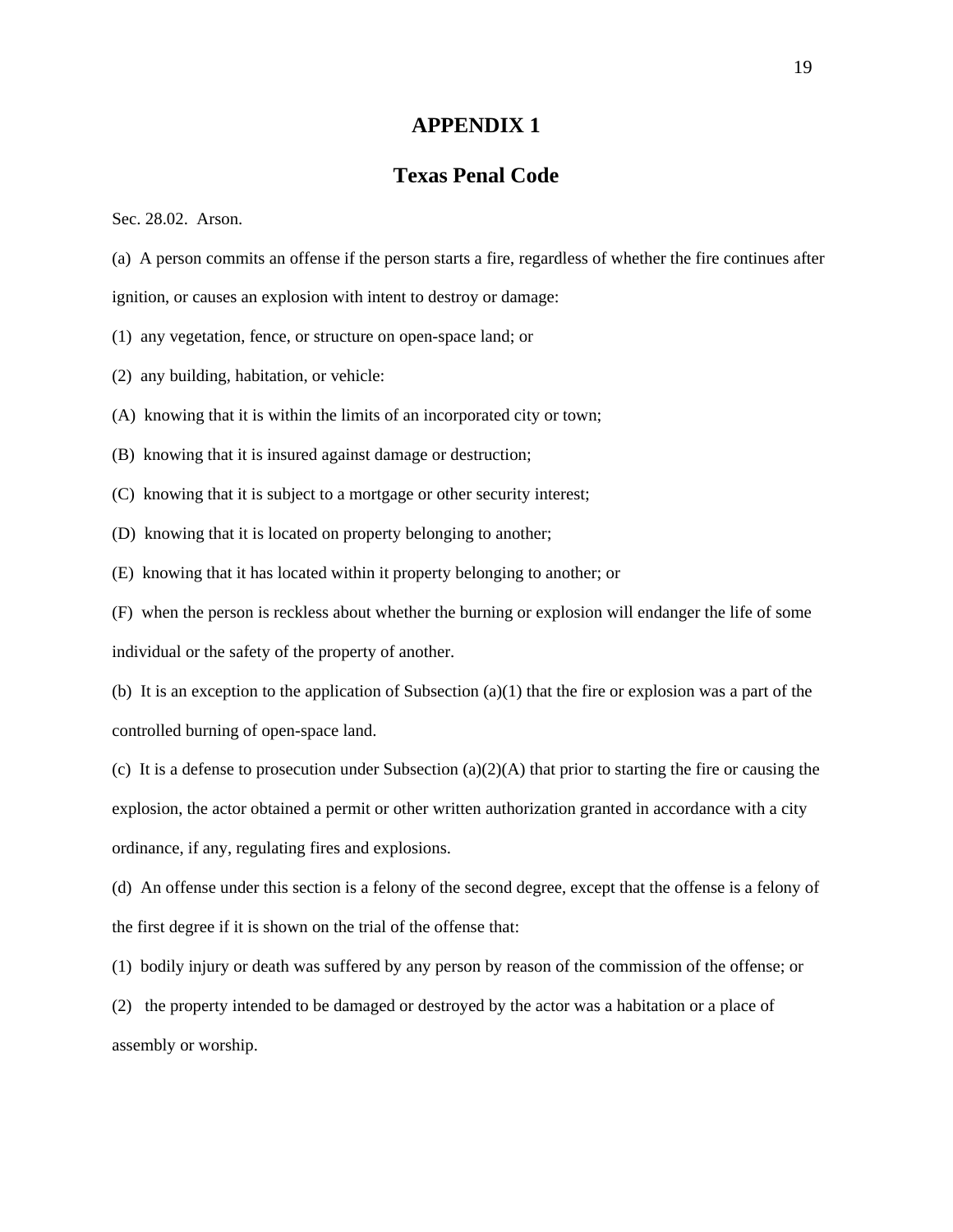# **APPENDIX 2**

# *The Bill Blackwood Institute*

**Sam Houston State University Huntsville, Texas** 

"Why Do Kids Set Fires?"

An Examination of Causes for Juvenile Arson

**Applied Research Paper Questionnaire scott.burlin@mctx.org** 

1. Age and sex of Juvenile? \_\_\_\_\_\_\_\_\_\_\_\_\_\_\_

2. How old were you when you set your first fire? \_\_\_\_\_

3. How many fires do you think you have ever set in your life? \_\_\_\_\_

4. What did you set on fire that caused you to be placed in this facility?

\_\_\_\_\_\_\_\_\_\_\_\_\_\_\_\_\_\_\_\_\_\_\_\_\_\_\_\_\_\_\_\_\_\_\_\_\_\_\_\_\_\_\_\_\_\_\_\_\_\_\_\_\_\_

5. Was anyone hurt in this fire? If so, whom? \_\_\_\_\_\_\_\_\_\_\_\_\_\_\_\_\_\_\_\_\_\_\_\_\_\_\_\_\_\_\_\_\_\_

6. Why did you set this fire? (Circle one)

- Anger (if so, angry at whom?)\_\_\_\_\_\_\_\_\_\_\_\_\_\_\_
- Crisis fire setter
- Curiosity